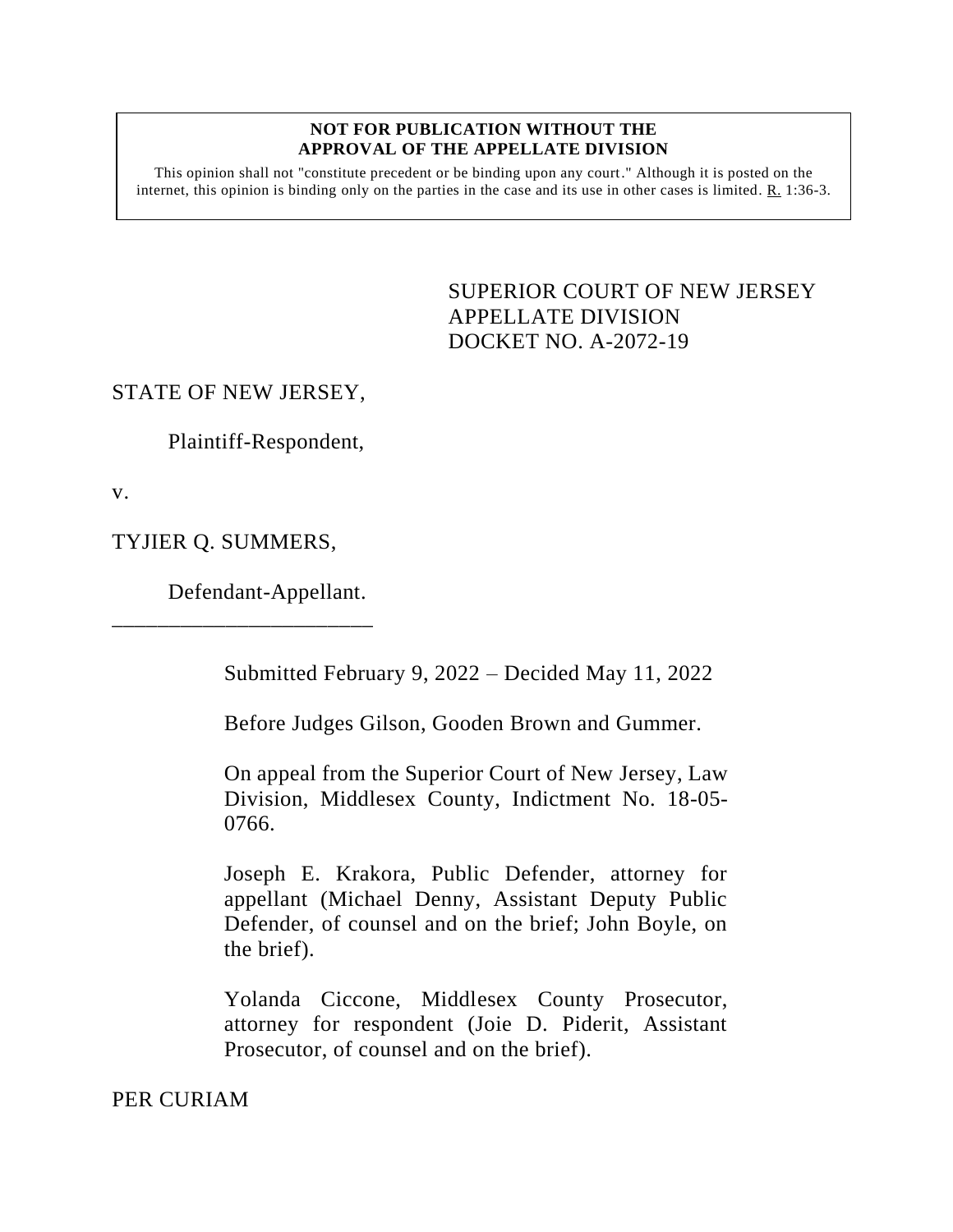Defendant Tyjier Summers pled guilty to three counts of first-degree armed robbery, N.J.S.A. 2C:15-1(a)(1). He was sentenced on each conviction to twelve years in prison with periods of parole ineligibility and parole supervision as prescribed by the No Early Release Act (NERA), N.J.S.A. 2C:43- 7.2. All the sentences were run concurrently.

Defendant appeals from his sentence, arguing (1) a provision in his plea agreement, under which the State increased its recommended sentence because defendant had failed to appear for his first sentencing, was against public policy as applied to someone of his age (defendant was twenty-two years old when he committed the robberies and twenty-three years old when he violated the agreement); (2) the trial court erred in enforcing the "no-show" provision in the plea agreement without holding a hearing; (3) the trial court erred in considering his youth as an aggravating factor; (4) his age should have been considered as a mitigating factor; and (5) he was entitled to additional jail credits.

We reject defendant's first four arguments and affirm his sentence. The trial court did not sentence defendant to twelve years solely because of his nonappearance in court. Instead, the trial court considered the appropriate aggravating and mitigating factors and in doing so did not consider his youth as an aggravating factor. Moreover, defendant was not a juvenile at the time he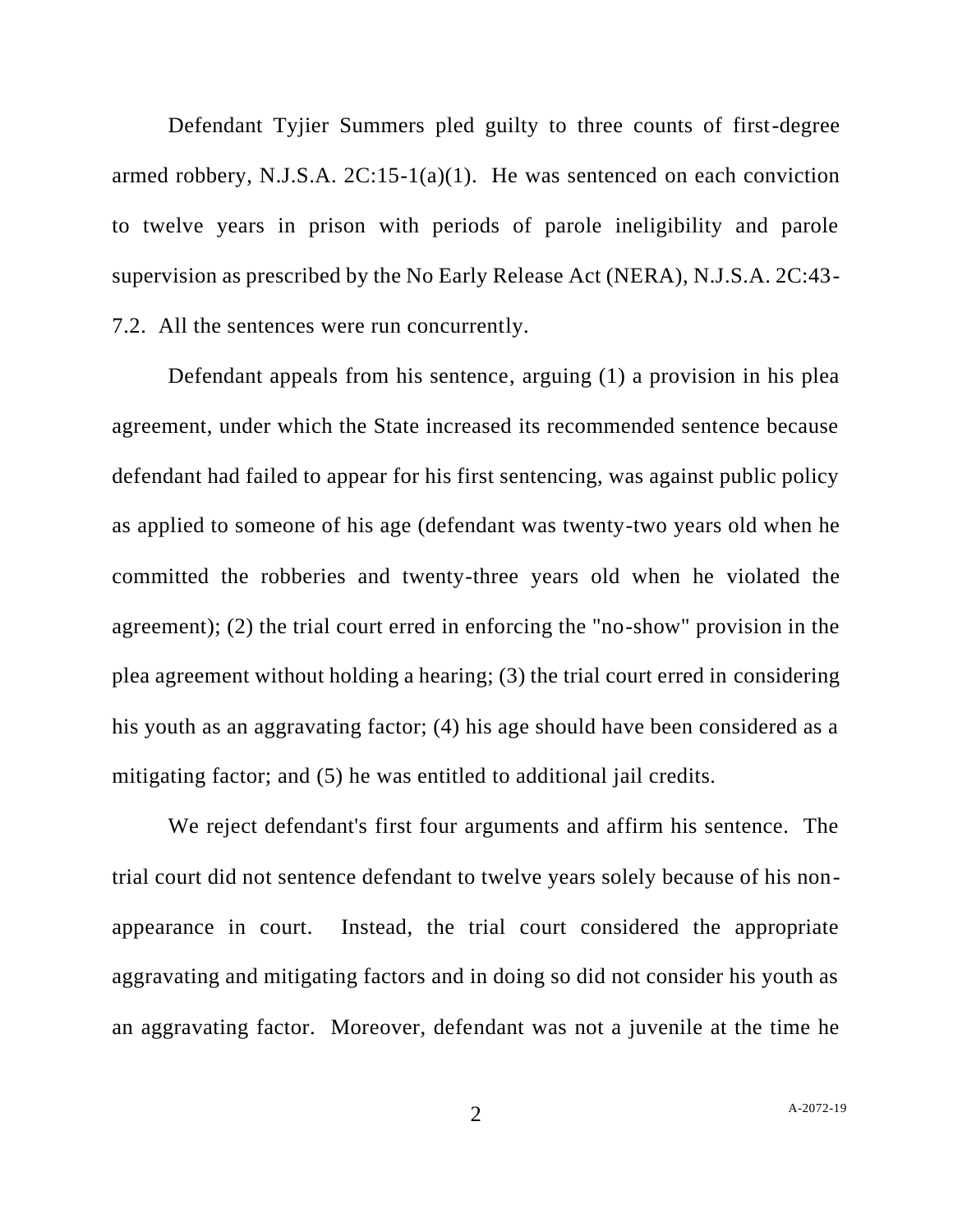committed the robberies; he was sentenced before mitigating factor fourteen, N.J.S.A. 2C:44-1(b)(14), became effective, and that mitigating factor does not apply retroactively.

We remand this matter for a further hearing on the jail credits. The record establishes that defendant was held in jail before his sentence from May 14, 2019, to December 5, 2019, and he was not awarded jail credits for that time. The State contends that during that time he was being held because his parole for a prior juvenile delinquency adjudication had been revoked. Nothing in the record supports that position. Accordingly, if on remand the State cannot establish that defendant was being held on a juvenile parole violation, he is entitled to 206 additional days of jail credit.

### I.

On January 28, 2018, defendant and a codefendant committed two armed robberies – one in East Brunswick and one in Piscataway. Three days later, defendant committed a third armed robbery in North Brunswick with two codefendants. During all three robberies, a knife was used to threaten the victims.

On February 21, 2018, defendant was arrested on the robbery charges. Following a hearing, he was detained pretrial in accordance with the Criminal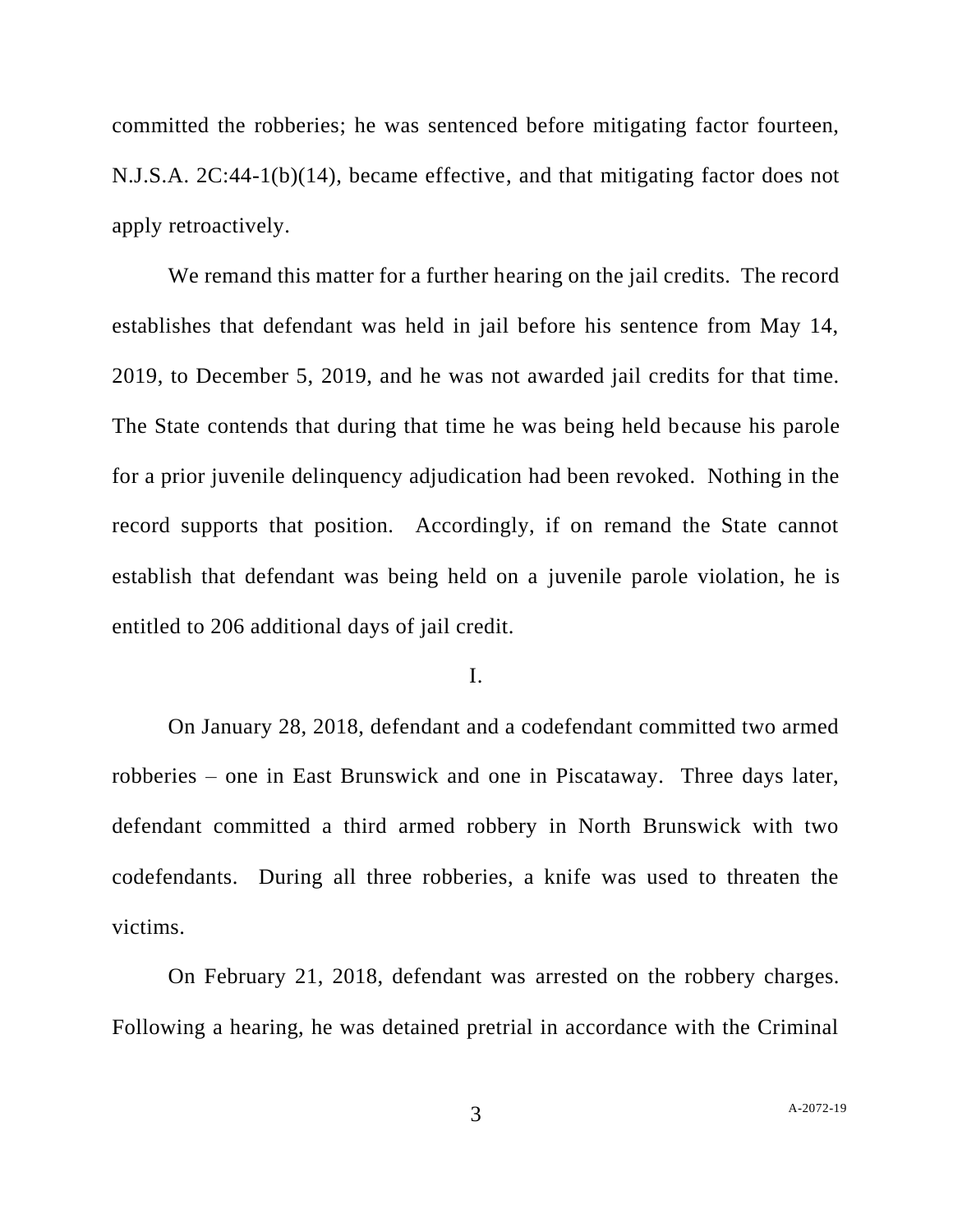Justice Reform Act, N.J.S.A. 2A:162-15 to -26. Thereafter, defendant was indicted for nineteen crimes connected to the three armed robberies.

After being detained pretrial for more than a year, on March 29, 2019, defendant pled guilty to three counts of first-degree armed robbery under a negotiated plea agreement with the State. The plea agreement included a provision allowing defendant to be released for two weeks on home confinement prior to sentencing. The plea agreement explained that if defendant appeared after his two-week release and did not commit any further crimes, the State would recommend a sentence of eight years in prison. The plea agreement also stated that if defendant failed to return after two weeks, or otherwise violated the terms of his release, the State would recommend a twelve-year prison term subject to NERA.

At the same time defendant completed the plea form, he signed a supplemental form that explained that if he failed to appear for his scheduled sentencing date, the State had the right to ask the sentencing court "to impose any sentence allowed by statute for the offense[s] to which a guilty plea was entered, notwithstanding the sentencing recommendation in the plea agreement annexed hereto."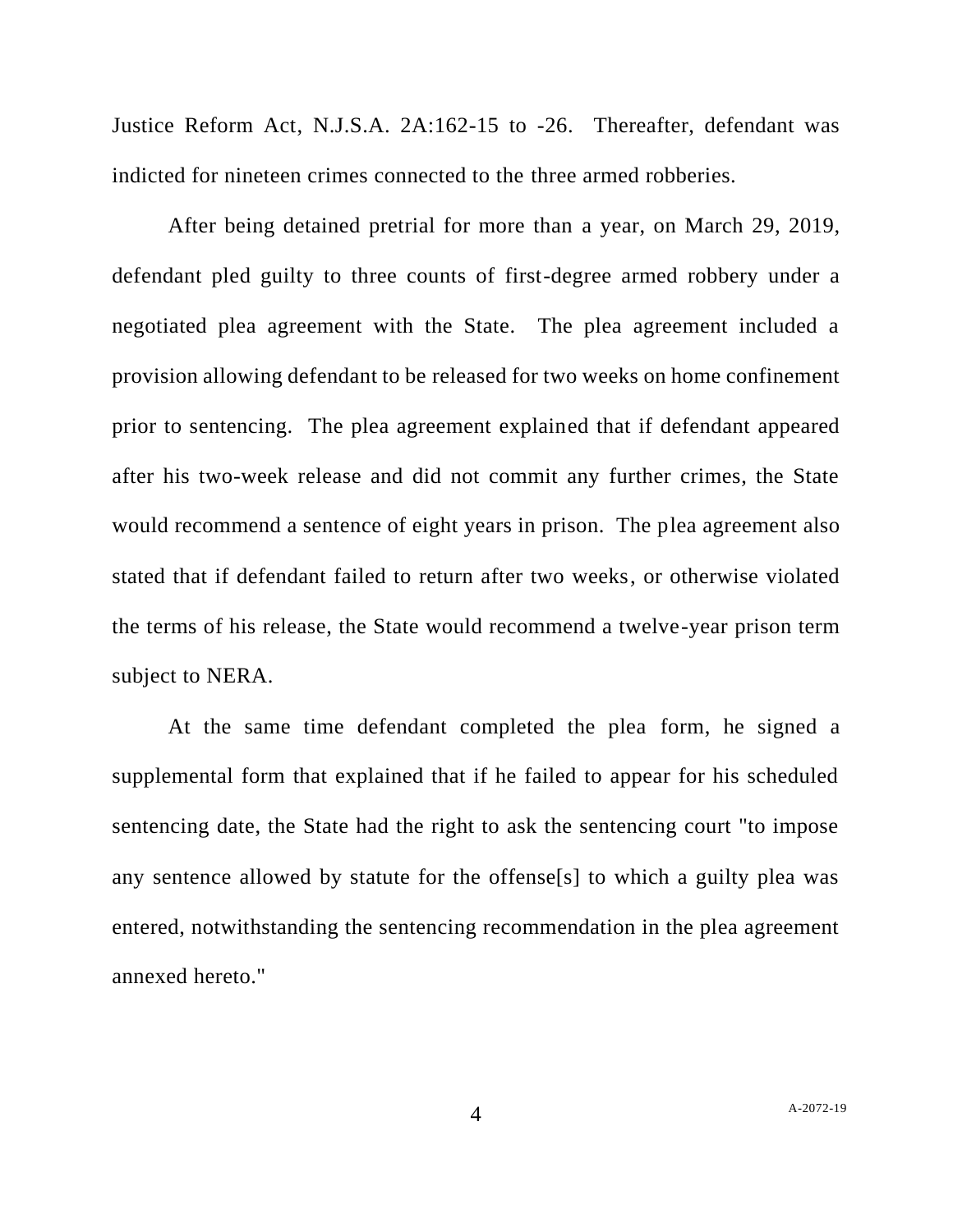During the plea hearing, the court reviewed with defendant the terms of the plea agreement, including the provisions that allowed the State to ask for a higher sentence if defendant failed to comply with the conditions of his twoweek release. Under oath, defendant told the court he understood the agreement and that he did not have any questions concerning it. Defendant then admitted he had committed three robberies and that his codefendants during those robberies had threatened the victims with a knife.

Defendant was released from pretrial detention on April 2, 2019, on the conditions that he remain in his home, be monitored, and turn himself in at the court two weeks later on April 16, 2019. Defendant failed to report on April 16, 2019, and a bench warrant for his arrest was issued that same day.

On May 14, 2019, defendant was arrested on the outstanding warrant and on a new, fourth robbery charge. Defendant was then held in jail from May 14, 2019, until he was sentenced on December 6, 2019.

Before his sentence, defendant moved to vacate his guilty plea, arguing his previous counsel had failed to fully investigate the robbery victims and should have moved to identify the victims. After hearing oral argument, the trial court denied that motion. Defendant has not appealed from that ruling.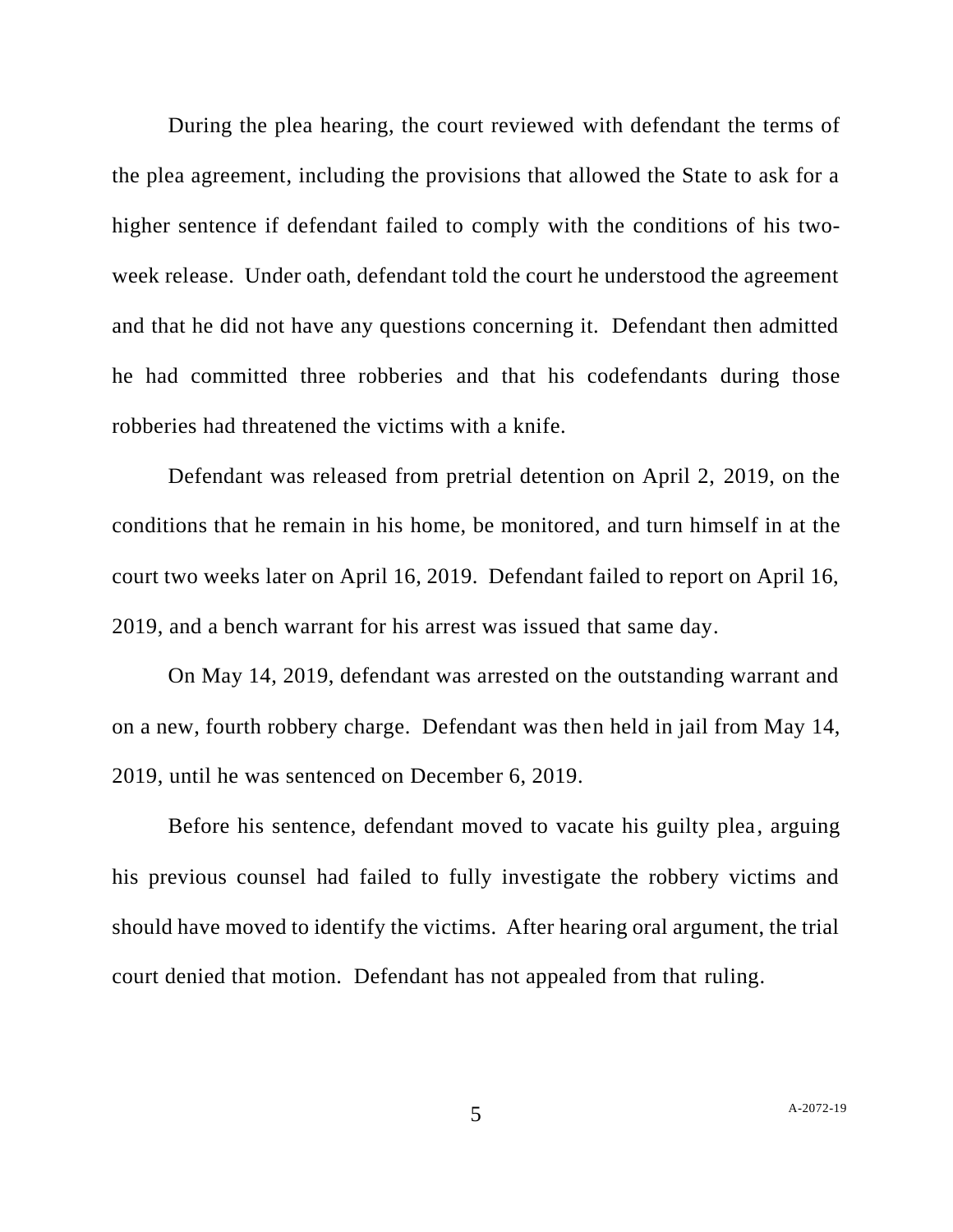On the same day that the court denied defendant's motion to withdraw his guilty plea, the court sentenced defendant. The court found two aggravating factors: factor three, the risk of re-offense, N.J.S.A. 2C:44-1(a)(3), and factor nine, the need to deter, N.J.S.A. 2C:44-1(a)(9). In finding those aggravating factors, the court noted that defendant had a significant juvenile record. The court found no mitigating factors, noting defendant had shown no remorse concerning his crimes. Moreover, defendant had not offered a valid reason for his failure to report to court on April 16, 2019.

Defense counsel argued for a sentence of seven or eight years subject to NERA. The State recommended the twelve-year sentence subject to NERA in accordance with the plea agreement. On each of the three armed robbery convictions, the court sentenced defendant to twelve years in prison subject to NERA. The three sentences were run concurrent to each other, and the remaining counts of the indictment were dismissed.

The court gave defendant 406 days of jail credit for the time from February 21, 2018 to April 2, 2019. The presentence report stated that defendant had been arrested in May 2019 based on the arrest warrant related to the robbery convictions and a juvenile parole warrant. The presentence report also stated that after defendant's arrest on May 14, 2019, defendant "was being held on a

6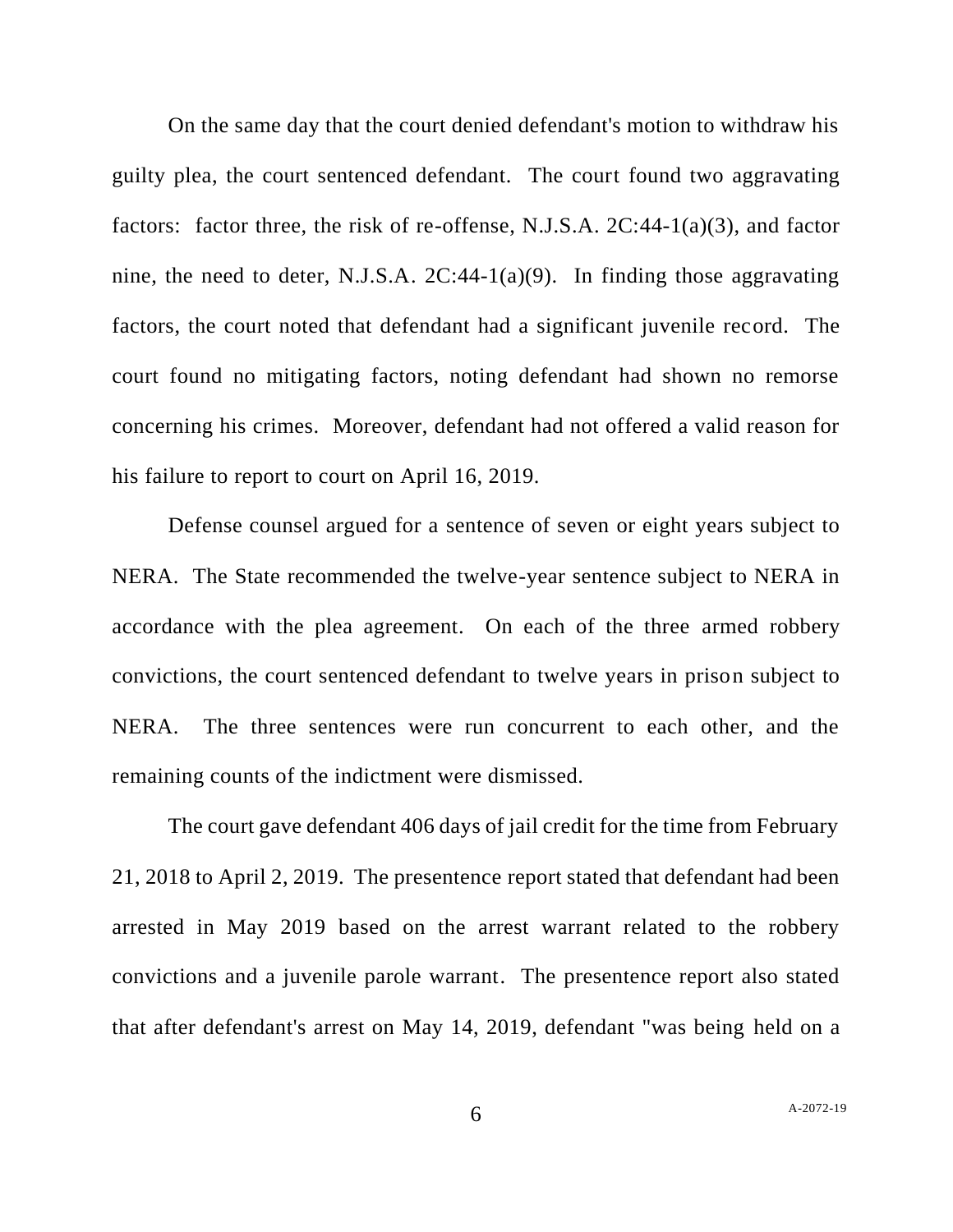juvenile parole violation as well as pending criminal complaints. Any jail credit awarded subsequent to [May 14, 2019] would be at the discretion of the court." The sentencing court did not give defendant jail credit from May 14, 2019, to December 5, 2019, "due to the juvenile parole violation." The judge explained that he would obtain the updated jail credit information and include the court's decision concerning jail credits in the judgment of conviction. The judgment of conviction stated the "court declines to award jail credit from 5/14/19 to 12/05/19 due to the juvenile parole violation." Defendant now appeals his sentence.

II.

On appeal, defendant presents five arguments for our consideration:

POINT I - THE PROVISION IN THE PLEA AGREEMENT PROVIDING FOR AN INCREASED SENTENCE FOR ANY VIOLATION OF PRESENTENCE RELEASE SHOULD NOT HAVE BEEN APPROVED OR ENFORCED AS IT WAS AGAINST PUBLIC POLICY WITH RESPECT TO THE TREATMENT OF YOUNG PEOPLE AND VIOLATIONS OF RELEASE.

> A. 'No Show' Pleas that Heavily Penalize Young People with Long Periods of Incarceration for Presentence Release Violations are Inconsistent with Public Policy and the Underlying Scientific Developments Indicating that Young People Deserve Leniency in the Criminal Justice System.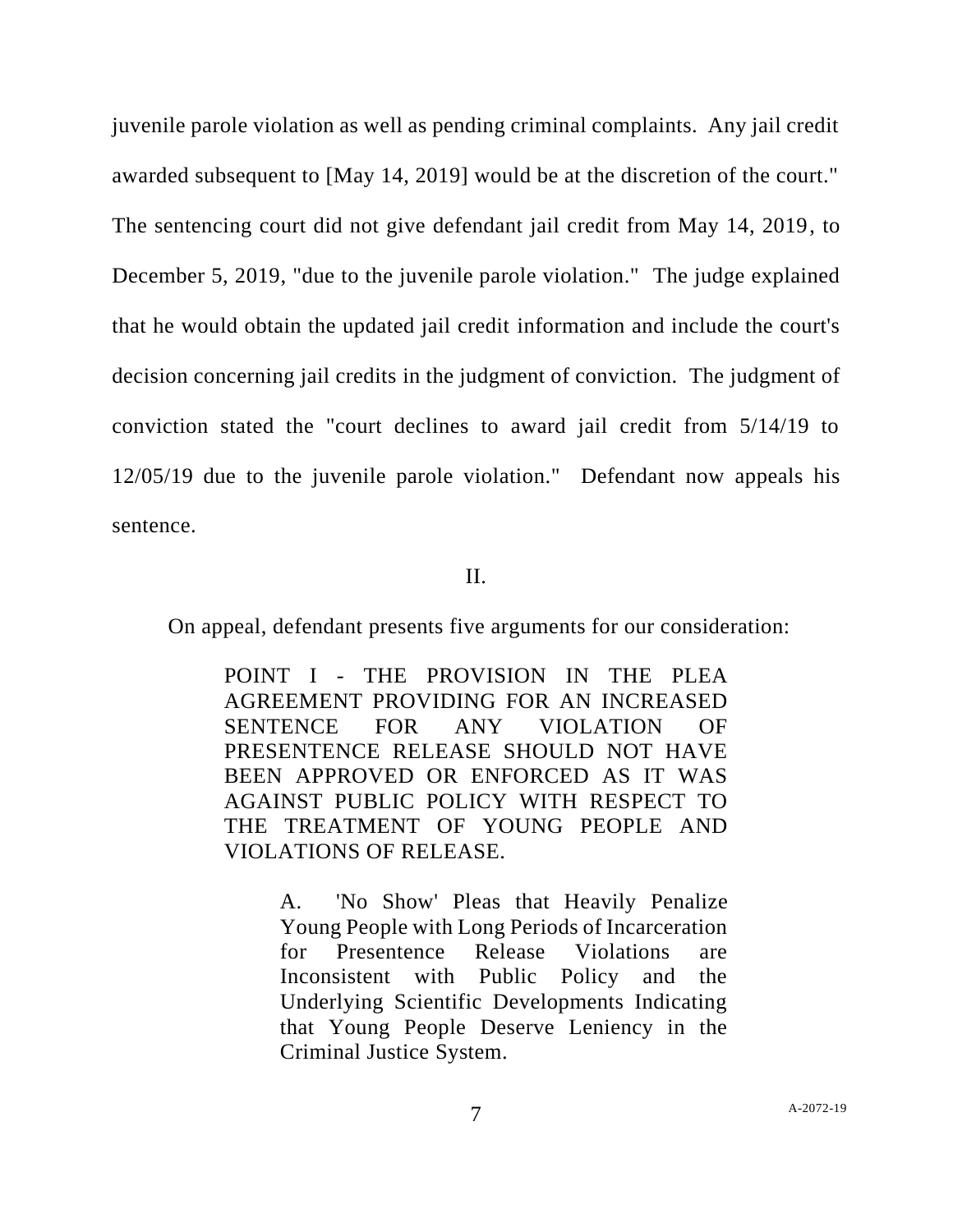B. No Show Pleas Imposing Lengthy Punitive Incarceration for a Young Person's Violation of a Release Condition or Non-Appearance in Court are Inconsistent with this State's ''Progressive'' Approach Regarding Release Violations.

POINT II – THE TRIAL JUDGE ERRED IN ENFORCING THE NO SHOW PROVISION WITHOUT HOLDING A **SHAW HEARING,[1]** OR SPECIFICALLY CONSIDERING WHETHER THE AGGRAVATING AND MITIGATING FACTORS SUPPORTED THE ENHANCED SENTENCE.

POINT III – THE TRIAL COURT ERRED IN CONSIDERING [DEFENDANT'S] YOUTH AS AN AGGRAVATING FACTOR, AND [IN] ENTIRELY FAILING TO CONSIDER WHETHER YOUTH MIGHT REDUCE [DEFENDANT'S] CULPABILITY WITH RESPECT TO THE AGGRAVATING AND MITIGATING FACTORS.

POINT IV – THE LAW REQUIRING SENTENCING MITIGATION FOR YOUTHFUL DEFENDANTS DEMANDS RETROACTIVE APPLICATION BECAUSE THE [LEGISLATURE] INTENDED IT, THE NEW LAW IS AMELIORATIVE IN NATURE, THE SAVINGS [STATUTE] IS INAPPLICABLE, AND FUNDAMENTAL FAIRNESS REQUIRES RETROACTIVITY.

> A. The Legislature Intended Retroactive Application.

<sup>1</sup> State v. Shaw, 131 N.J. 1 (1993).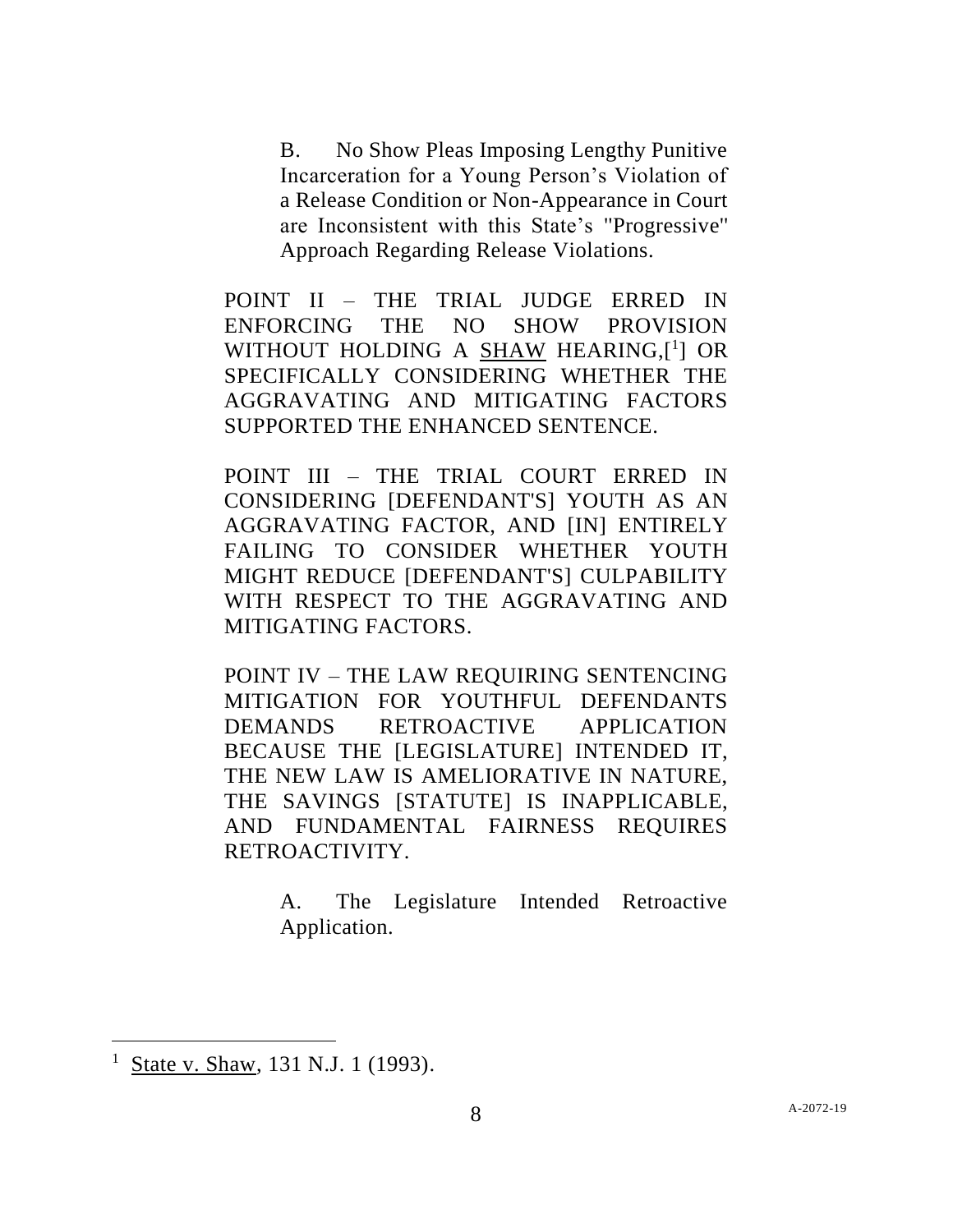B. The Savings Statute Does Not Preclude Retroactive Application of Ameliorative Legislative Changes, Like the One at Issue Here.

C. Retroactive Application of the Mitigating Factor Is Required as a Matter of Fundamental Fairness, and to Effectuate the Remedial Purpose of the Sentencing Commission's Efforts Regarding Juvenile Sentencing.

# POINT V – THE TRIAL COURT MUST RECONSIDER ITS 'DISCRETIONARY' DENIAL OF PRESENTENCE JAIL CREDIT.

An appellate court's review of sentencing determinations is limited and governed by a deferential abuse of discretion standard. State v. Bolvito, 217 N.J. 221, 228 (2014); State v. A.T.C., 454 N.J. Super. 235, 254 (App. Div. 2018). We will "affirm the sentence of a trial court unless: (1) the sentencing guidelines were violated; (2) the findings of aggravating and mitigating factors were not 'based upon competent credible evidence in the record;' or (3) 'the application of the guidelines to the facts' of the case 'shock[s] the judicial conscience.'" Bolvito, 217 N.J. at 228 (alteration in original) (quoting State v. Roth, 95 N.J. 334, 364-65 (1984)).

1. The Provision in the Plea Agreement.

Defendant argues that the provision in the plea agreement that allowed the State to increase its recommended sentence should not have been enforced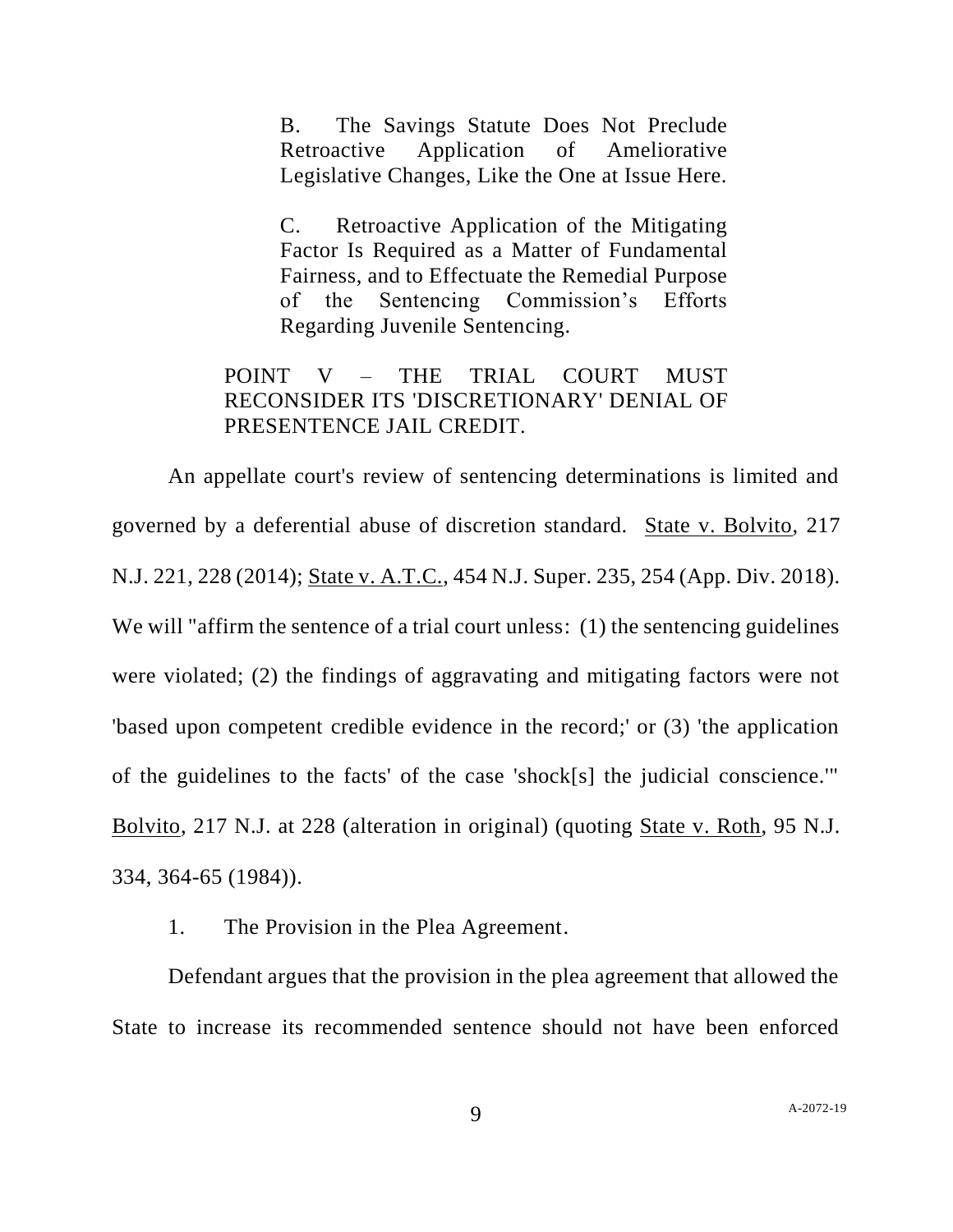because the provision was against public policy. We reject this argument because the sentencing court did not automatically enforce the plea agreement. Instead, the court conducted an independent review and imposed a twelve-year NERA sentence in accordance with the governing law. Moreover, defendant's public-policy argument does not apply to defendant's sentence.

A trial court must sentence a defendant in accordance with the applicable sentencing provisions of the Code of Criminal Justice (Code), N.J.S.A. 2C:1-1 to -14. State v. Rivera, 249 N.J. 285, 298 (2021); Shaw, 131 N.J. at 16. A sentence is improper when it is "based upon a factor which is unrelated to the sentencing criteria set forth in the [Code]." State v. Wilson, 206 N.J. Super. 182, 184 (App. Div. 1985); see also State v. Liepe, 239 N.J. 359, 370-71 (2019).

The plea agreement is an agreement between the State and defendant. So long as the court imposes a sentence called for in the plea agreement, a defendant "cannot legitimately complain that the sentence was unexpected or that he [or she] received a sentence other than that for which he [or she] explicitly negotiated." State v. Soto, 385 N.J. Super. 247, 255 (App. Div. 2006). "Once a court accepts a negotiated plea, . . . it is 'bound by the specific terms and conditions of that negotiated agreement' for the purpose of imposing [a]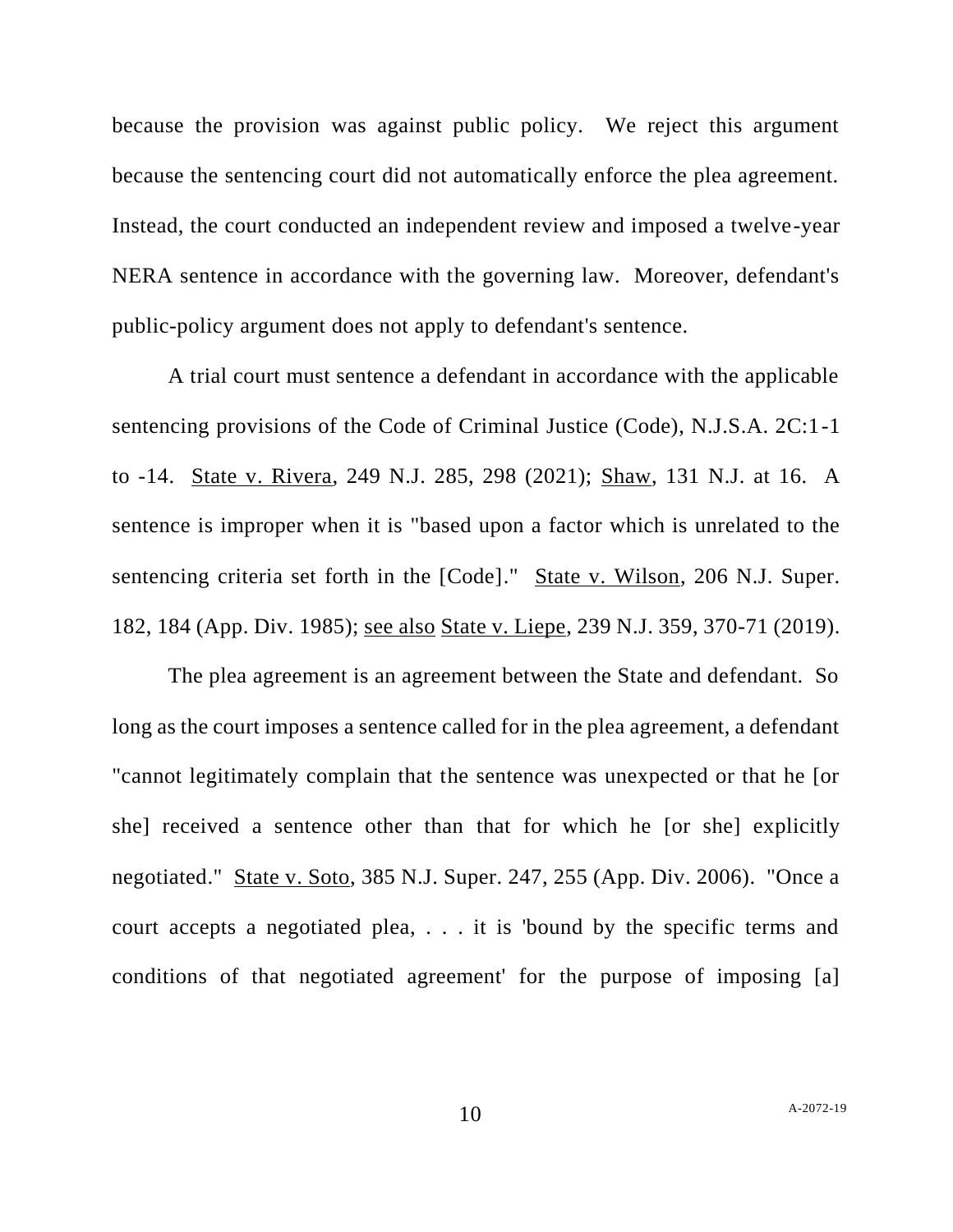sentence." State v. Thomas, 392 N.J. Super. 169, 180 (App. Div. 2007) (quoting State v. Bridges, 131 N.J. 402, 409 (1993)).

A plea agreement that "provides for an increased sentence when a defendant fails to appear that is voluntarily and knowingly entered into between a defendant and the State does not offend public policy." State v. Subin, 222 N.J. Super. 227, 238-39 (App. Div. 1988). Accordingly, when the prosecutor has discretion to waive an otherwise mandatory minimum term of imprisonment, the prosecutor can include a provision in a plea agreement that withdraws that waiver if defendant fails to appear at his first scheduled sentencing. Shaw, 131 N.J. at 16. Including a "no-show" provision in a plea agreement is not arbitrary or an abusive exercise of a prosecutor's discretionary power. Ibid. "[S]o long as the sentencing court does not impose the sentence automatically by virtue of the defendant's non-appearance in court" and sentences a defendant "in accordance with the applicable sentencing provisions of the Code," a provision for an increased sentence when a defendant fails to appear is permissible. Subin, 222 N.J. Super. at 239.

The plea agreement defendant negotiated with the State was clear in its terms. The State agreed to recommend a sentence of eight years subject to NERA so long as defendant turned himself in after his two-week release. The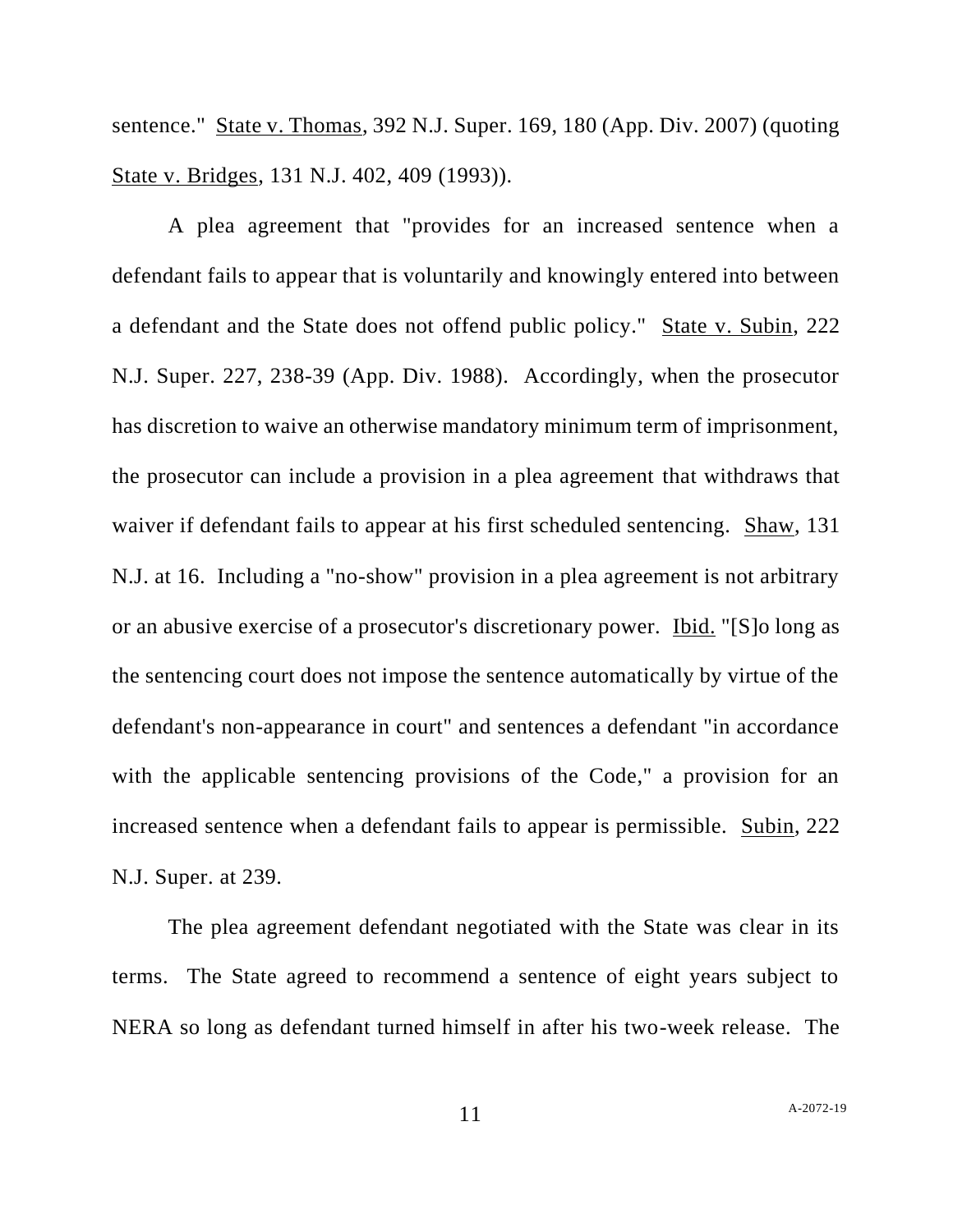plea agreement went on to explain that if defendant failed to report to the court after two weeks or otherwise violated the conditions of his release, the State would recommend a twelve-year NERA sentence.

The sentencing court did not automatically impose the twelve-year sentence. Instead, the record establishes that the court complied with the applicable sentencing provisions of the Code. The sentencing range for a firstdegree crime is between ten and twenty years in prison. N.J.S.A. 2C:43-6(a)(1). It is significant to note that if the State had recommended an eight-year sentence, that sentence would have been in the range of a sentence for a second-degree crime. N.J.S.A. 2C:43-6(a)(2). The twelve-year prison sentence imposed on defendant was within the range for a first-degree crime and, indeed, was in the lower end of that range.

The sentencing court also considered the aggravating and mitigating factors. The court found that there was a risk that defendant would commit another offense, N.J.S.A. 2C:44-1(a)(3), and a need to deter defendant and others from violating the law, N.J.S.A. 2C:44-1(a)(9). The court also considered all the relevant mitigating factors but found no facts supporting the application of a mitigating factor. Those findings are supported by the substantial credible evidence in the record.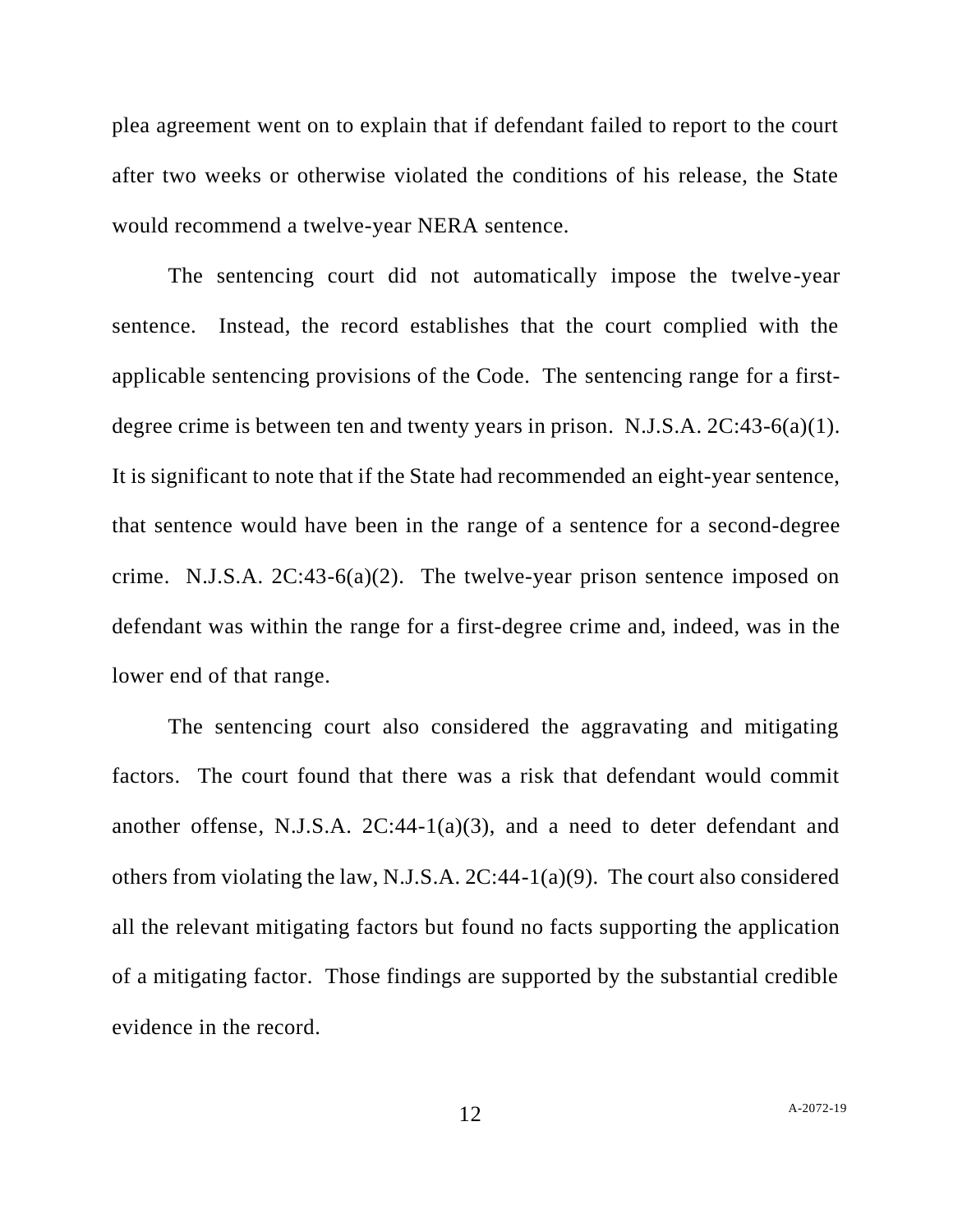The sentencing court did not treat defendant's failure to appear as an independent aggravating factor. See Wilson, 206 N.J. Super. at 184 (recognizing that a defendant's non-appearance for sentencing is not one of the criteria to be considered under the Code). Instead, the court properly considered defendant's non-appearance as allowing the State to recommend a sentence of twelve years. A sentencing court "can properly consider a defendant's failure to appear[,] together with other relevant mitigating and aggravating factors[,] in determining the appropriate sentence." Subin, 222 N.J. Super. at 240. Consequently, the sentencing court did not err when it considered defendant's failure to appear, together with the relevant aggravating factors and the lack of mitigating factors.

Defendant also argues that he was relatively young when he committed the crimes and when he violated the plea agreement. In that regard, he points out that he was twenty-two years of age when he committed the robberies, and he was twenty-three years old when he failed to appear. Defendant contends that the provision in his plea agreement is inconsistent with the public policy recognizing that younger people act impulsively.

In support of his arguments, defendant cites to Miller v. Alabama, 567 U.S. 460 (2012), and State v. Zuber, 227 N.J. 422 (2017). In Miller, the United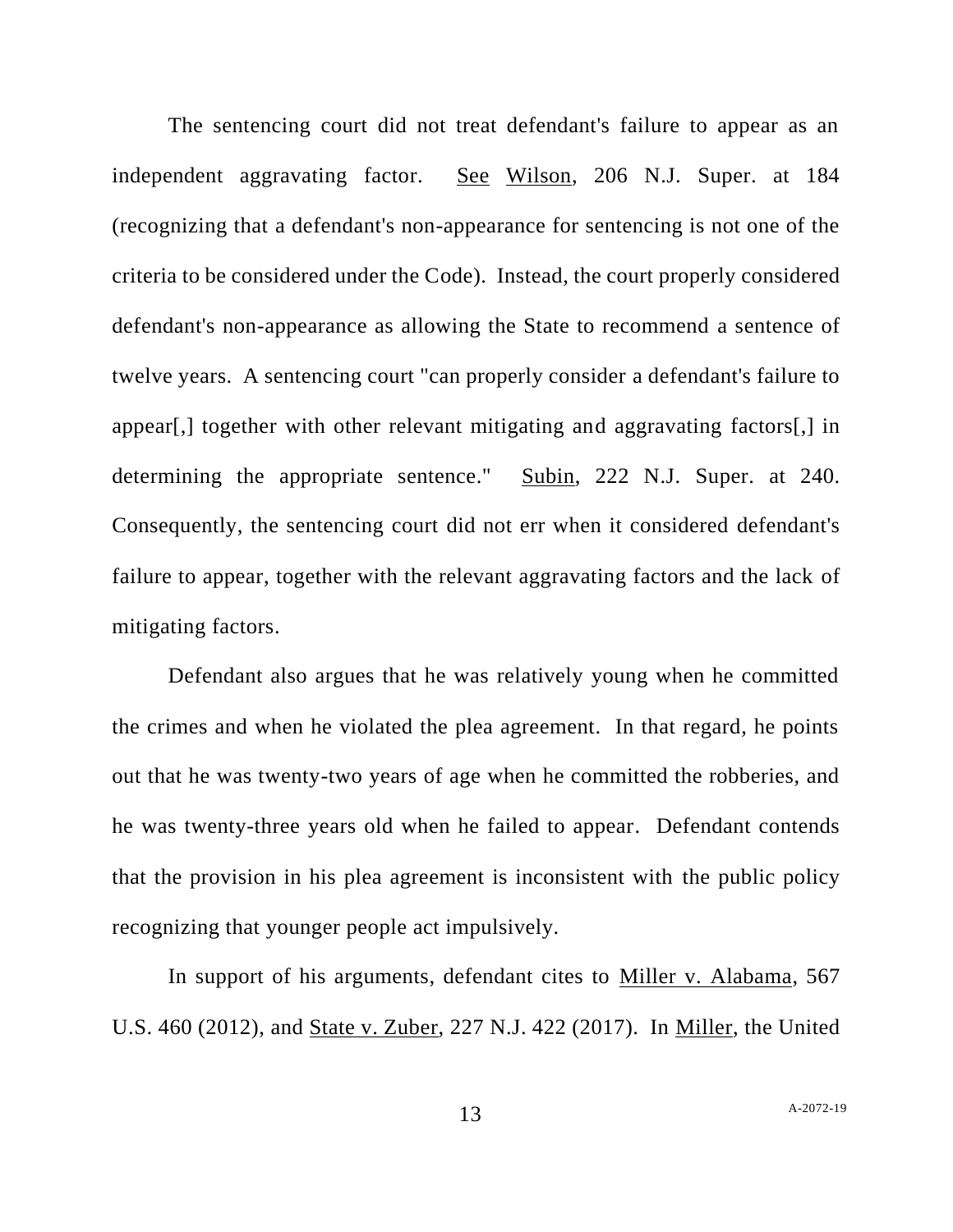States Supreme Court held that it is a violation of the Eighth Amendment to impose mandatory life imprisonment, without parole, on a juvenile who was under the age of eighteen at the time he or she committed the crime. 567 U.S. at 465. In Zuber, our Supreme Court held that "sentencing judges should evaluate the Miller [juvenile] factors at [the time of sentencing] to 'take into account how children are different, and how those differences counsel against irrevocably sentencing them to a lifetime in prison.'" 227 N.J. at 451 (quoting Miller, 567 U.S. at 480).

Miller and Zuber are not applicable to defendant. Defendant was not a juvenile when he committed the three robberies and violated the conditions of his two-week release. Moreover, there is nothing inconsistent with defendant's sentence and New Jersey's progressive approach regarding pretrial release violations. See State v. McCray, 243 N.J. 196, 201 (2020) (holding that the Criminal Justice Reform Act does not allow for criminal contempt charges when a defendant violates conditions of pretrial release); State v. Rolex, 329 N.J. Super. 220, 227 (App. Div. 2000) (stating that the Attorney General should address whether it is feasible to devise more specific guidelines for the inclusion of a no-appearance or a no-waiver provision in a plea offer). Defendant was not charged with criminal contempt for failing to appear for his sentencing nor was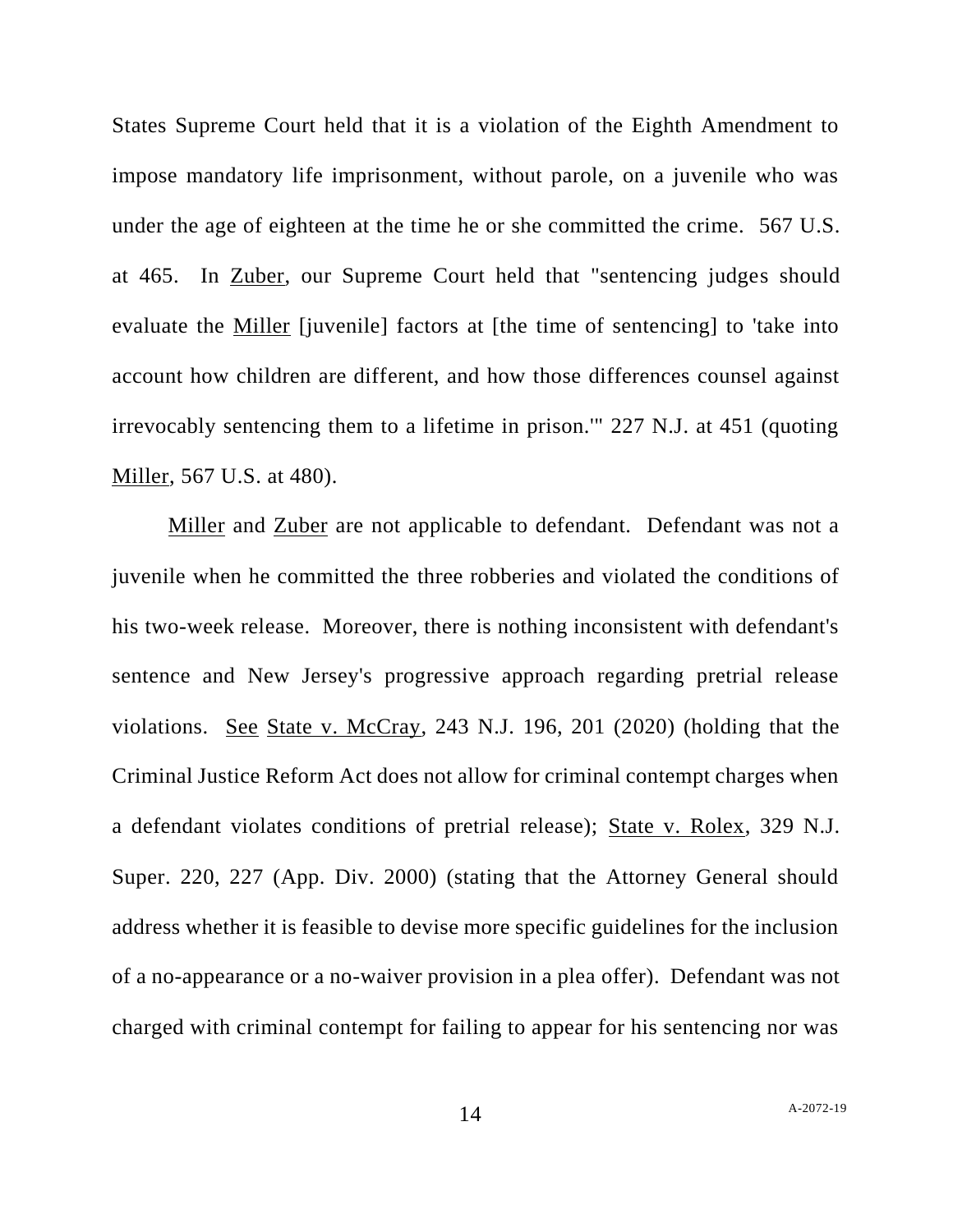the provision in his plea agreement against the public policy discussed in the cases he cites.

## 2. A Shaw Hearing.

Defendant contends that the sentencing court erred in enforcing the provision in the plea agreement without holding a hearing as called for by the New Jersey Supreme Court in Shaw. 131 N.J. at 16-17. In Shaw, the Court recognized that not every violation of a release condition would result in an automatic elimination of a waiver and the imposition of a mandatory sentence. Id. at 16. Instead, a sentencing court must hold a hearing or consider defendant's explanation for not appearing. Id. at 16-17. In that regard, the Court explained:

> Not every violation of the waiver conditions by an accused defendant will result in automatic imposition of a mandatory sentence. The automatic imposition of enhanced punishment for a non-appearance without holding a hearing or considering an explanation would be unwarranted. The court must provide a fair hearing to determine whether the violation of the terms of the arrangement warrants its revocation. The process is deliberate, not perfunctory. The court will consider the explanation for the non-appearance in the context of all the circumstances . . . . The court will then determine whether in the circumstances the breach is material to the plea and therefore warrants revocation of the prosecutor's waiver of mandatory sentence.

[Id. at 16-17 (citation omitted).]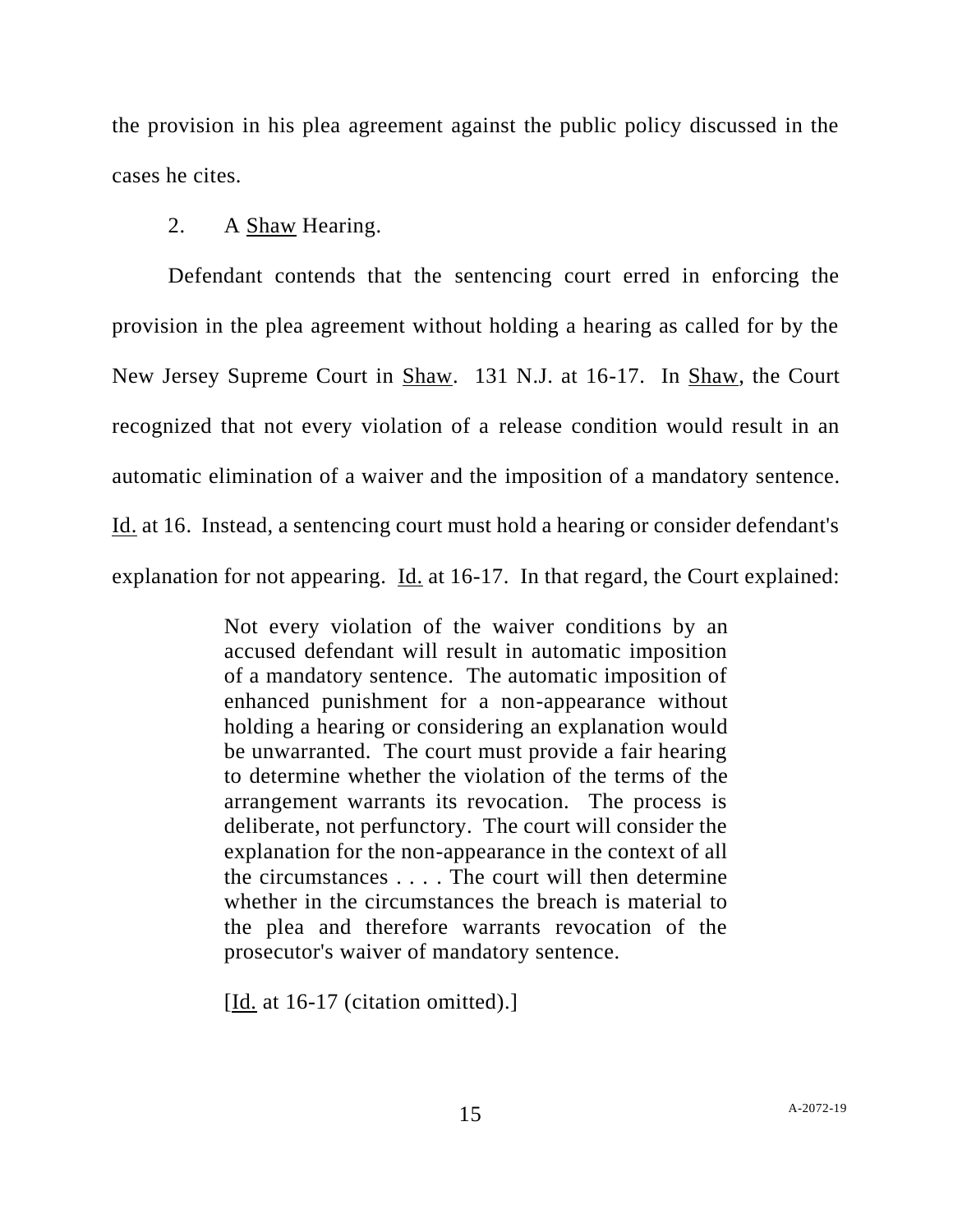There is no dispute that defendant failed to appear and that he was arrested on May 14, 2019, on the bench warrant that was issued when he failed to appear and on a new robbery charge. Significantly, defendant did not ask for a separate hearing and did not provide an explanation for why he had not appeared in court on April 16, 2019. Instead, he made a motion to withdraw his plea. After the court considered and rejected that motion, the court proceeded to the sentencing hearing. Defense counsel did not ask for a separate Shaw hearing. Instead, defense counsel made arguments for the imposition of a seven-year sentence rather than a twelve-year sentence.

At the sentencing, defendant had the opportunity to explain his failure to appear. Moreover, defendant did not dispute that he had been arrested on a new robbery charge. Although defendant's fourth robbery charge was still pending at the time of his sentencing for the three previous robberies, defendant did not argue that his violation of that condition of release was trivial or explain why he had not turned himself in after the two-week period.

As already detailed, the sentencing court did not automatically impose the twelve-year sentence. Instead, the court heard defense counsel's arguments and allowed defendant to explain why his plea agreement should not be enforced. Consequently, the court provided defendant a fair hearing about whether it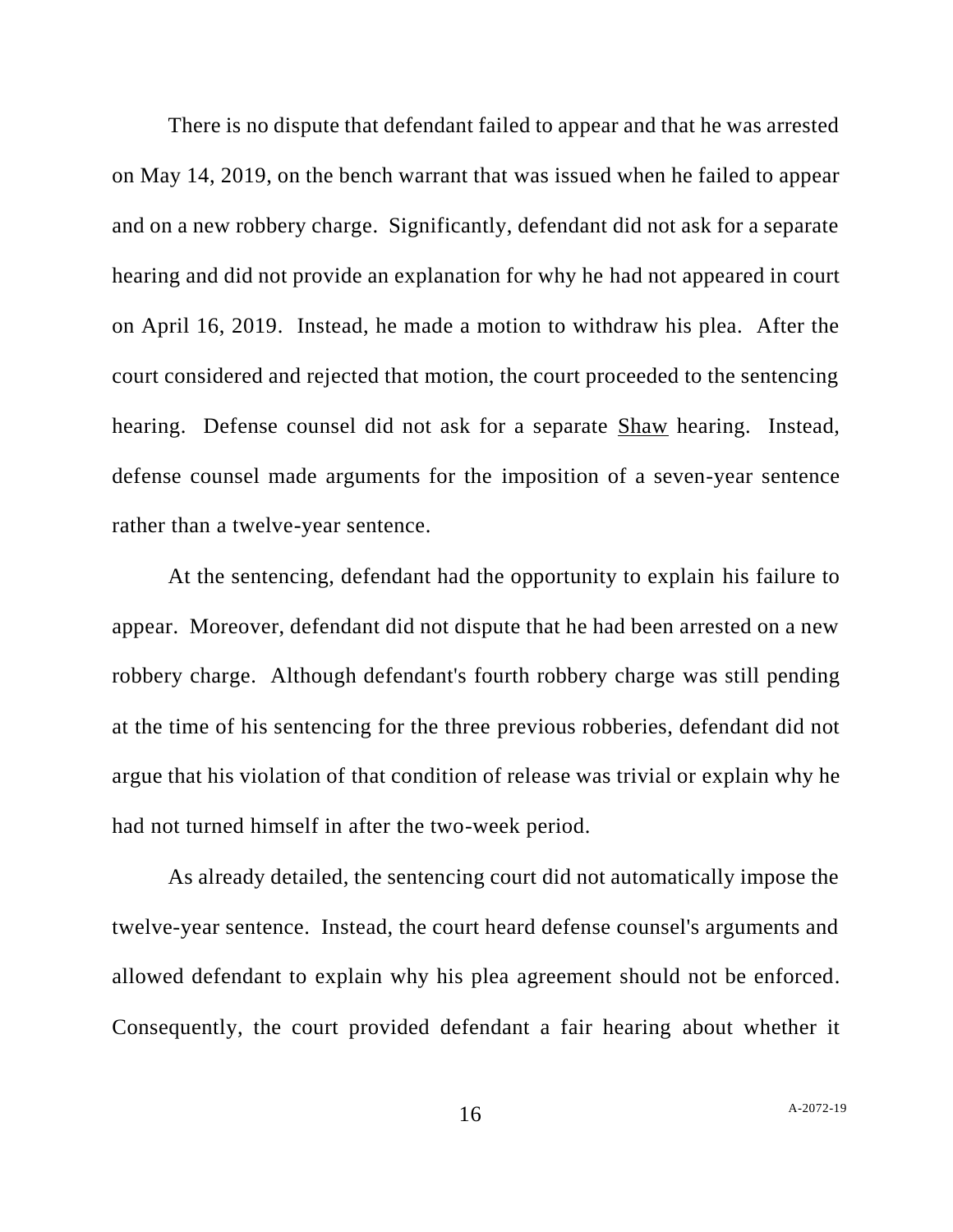should impose the eight-year or twelve-year sentences permitted under the plea agreement.

In short, the twelve-year sentence was a sentence defendant agreed to in the plea agreement if he failed to appear after the two-week release. Thus, the twelve-year sentence was permissible under the plea agreement, and we discern no abuse of discretion in the imposition of that sentence.

3. The Aggravating Factors.

Defendant also contends that the trial court improperly considered his young age as an aggravating factor. The record does not support that argument.

In determining an appropriate sentence to impose, the sentencing court must identify relevant aggravating and mitigating factors set forth in N.J.S.A.  $2C:44-1(a)$  and (b) and explain the factual basis for the factors found. Rivera, 249 N.J. at 298. A defendant's young age cannot be considered as an aggravating factor. **Id.** at 303-04.

The sentencing court did not consider defendant's youth as an aggravating factor. Instead, in evaluating the aggravating factors, the sentencing court noted that defendant had a significant juvenile record. A sentencing court can appropriately consider criminal records, including juvenile records. The court did not find a separate aggravating factor based on defendant's age.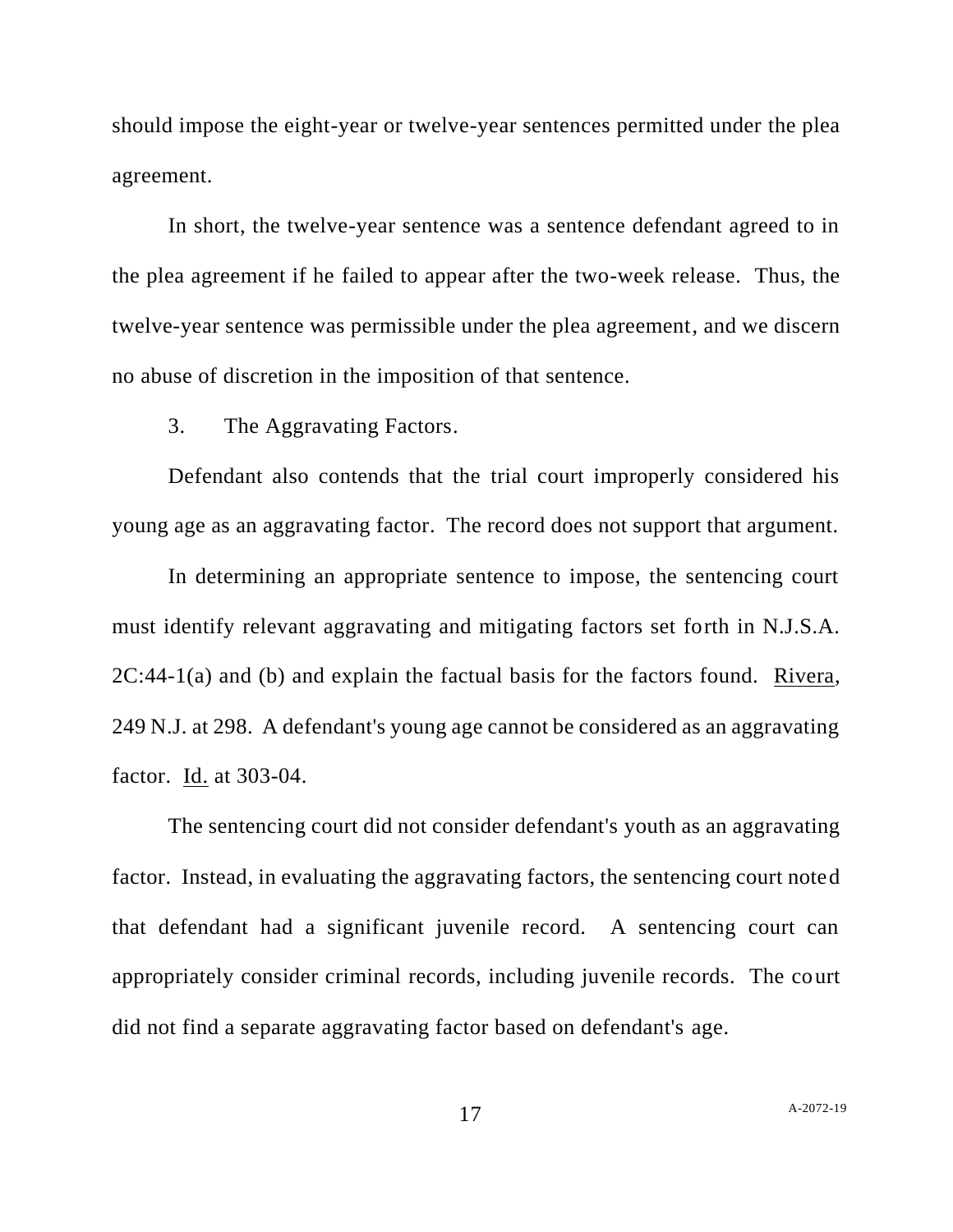4. Mitigating Factor Fourteen.

Defendant argues that mitigating factor fourteen, N.J.S.A. 2C:44- 1(b)(14), which added a new mitigating factor for crimes committed by persons under the age of twenty-six, should be applied retroactively and he should be resentenced. We disagree.

On October 19, 2020, the Legislature passed, and the Governor signed into law, several recommendations of the Criminal Sentencing and Disposition Commission. See L. 2020 c. 106; L. 2020, c. 109; L. 2020, c. 110. One of the new laws added mitigating factor fourteen so that a court "may properly consider" the mitigating circumstances that "defendant was under 26 years of age at the time of the commission of the offense." L. 2020, c. 110; N.J.S.A.  $2C:44-1(b)(14)$ .

The Legislature did not express an intent for mitigating factor fourteen to be applied retroactively. Instead, the Legislature stated that mitigating factor fourteen was to "take effect immediately."  $L_2$  2020,  $c_1$  110. Our Supreme Court has held that statutes that have an immediate or future effective date evidence the Legislature's intent to afford prospective application only. See Pisack v. B & C Towing, Inc., 240 N.J. 360, 370 (2020); State v. J.V., 242 N.J. 432, 435 (2020).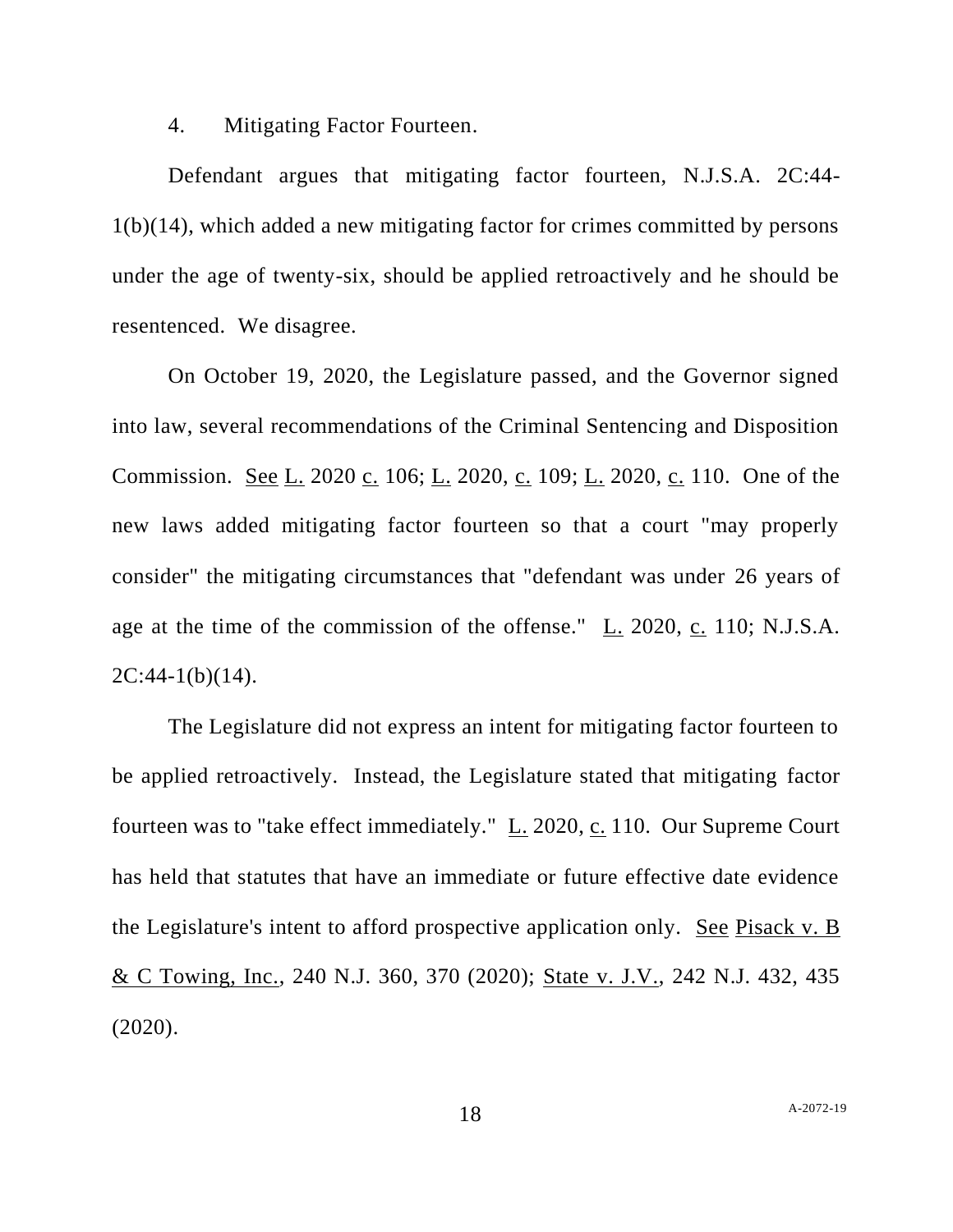To date, no published decision has held that mitigating factor fourteen applies retroactively. Instead, the Supreme Court and our court have held that mitigating factor fourteen will be applied only if there is an independent basis to remand for resentencing. See Rivera, 249 N.J. at 303; State v. Bellamy, 468 N.J. Super. 29, 47-48 (App. Div. 2021); State v. Tormasi, 466 N.J. Super. 51, 67 (App. Div. 2021).

We are mindful that the Court has granted certification in State v. Rahee Lane, A-17-21, 248 N.J. 534 (2021) (certification granted Oct. 18, 2021), in which the pure legal question before the Court is whether, and if so, to what extent, mitigating factor fourteen applies retroactively. Unless and until the time when the Court rules to the contrary in Lane, we hold that mitigating factor fourteen does not apply retroactively to defendant's sentence, which was imposed in December 2019.

5. Jail Credits.

Defendant maintains that he is entitled to jail credits for the time that he was incarcerated from May 14, 2019, to December 5, 2019, the day before he was sentenced. The trial court declined to award jail credits for that time, reasoning that it had discretion to deny credit because defendant was being held for a parole violation on a prior juvenile delinquency adjudication. The record,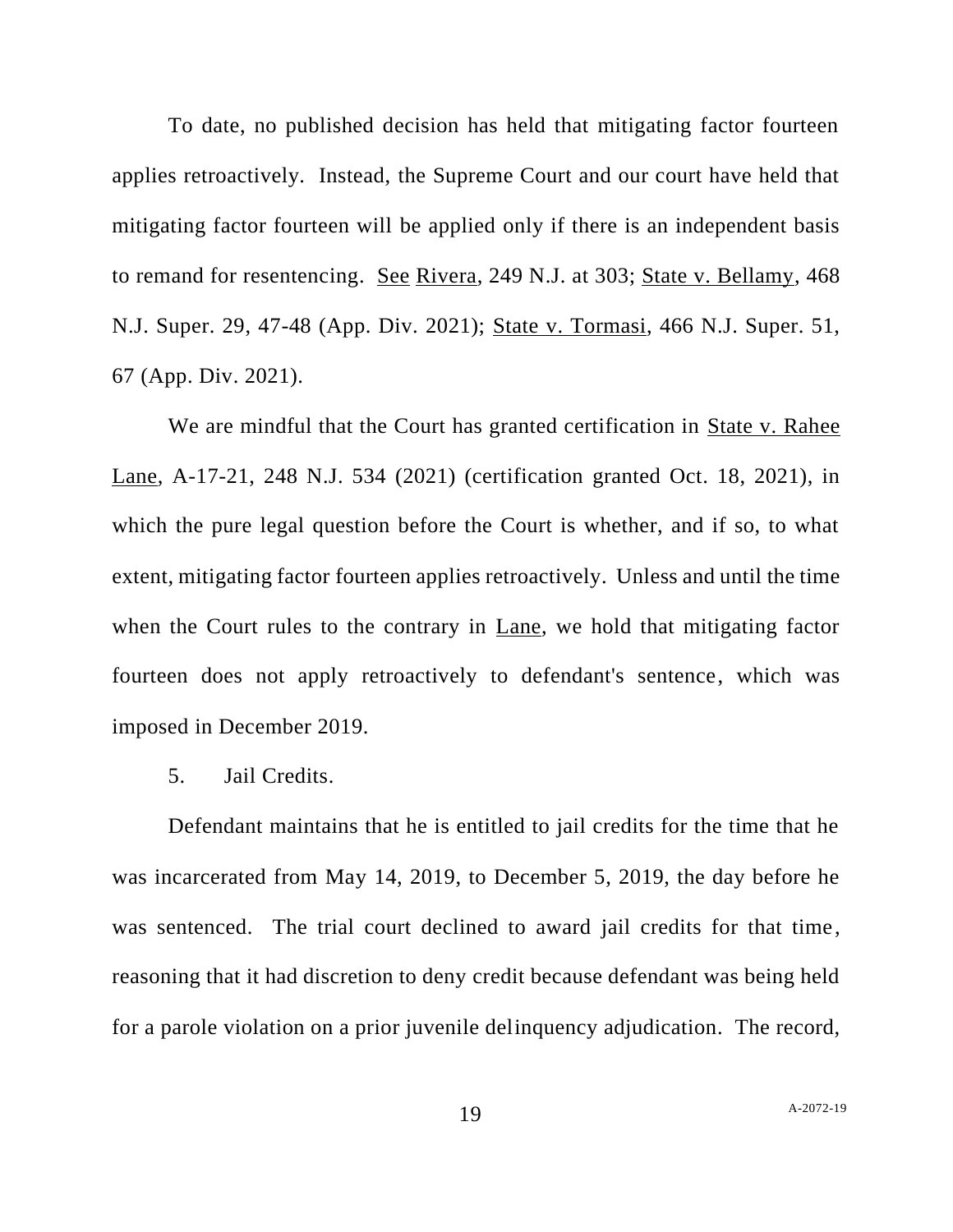however, does not establish that defendant was on parole on a juvenile delinquency matter in 2019 or that defendant's juvenile parole had been revoked.

The determination of a defendant's eligibility for jail credits, which in effect reduces the time to be served on a sentence, is governed by Rule 3:21-8. That rule directs that a "defendant shall receive credit on the term of a custodial sentence for any time served in custody in jail or in a state hospital between arrest and the imposition of sentence."  $\underline{R}$ . 3:21-8. Jail credits "are applied to the 'front end' of a defendant's sentence, meaning that he or she is entitled to credit against the sentence for every day . . . held in custody for that offense prior to sentencing." State v. Hernandez, 208 N.J. 24, 37 (2011). A defendant who is held in custody on multiple charges is entitled to jail credits on all charges until the first sentence is imposed. Id. at 50. After the first sentence is imposed, "a defendant awaiting imposition of another sentence accrues no more jail credit under Rule 3:21-8." Ibid. A defendant receives gap-time credit when he or she is given two separate sentences on two different dates and is given "credit toward the second sentence for the time spent in custody since he or she began serving the first sentence." Id. at 38.

After reviewing this record and noting that there was no information concerning the juvenile parole violation, we directed counsel to provide us with